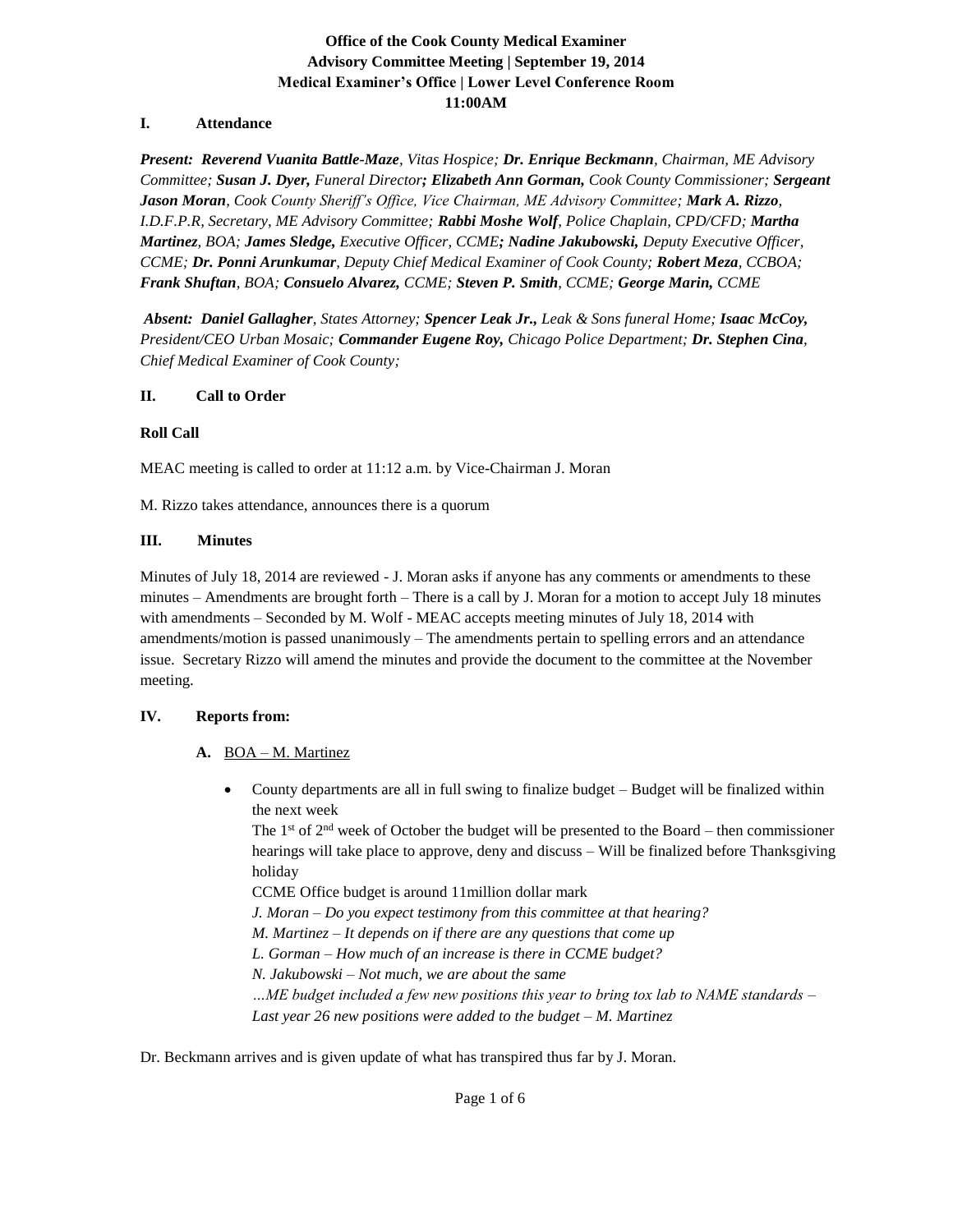*Dr. Cina would come before the commissioners if necessary on October 9 or 10 – There are 4 or 5 public hearings scheduled before the budget is passed – E. Gorman*

Have minutes been reviewed? – E. Beckmann

Yes and a motion to accept them has been passed with amendments for spelling and an attendance issue – J. Moran

I would like to announce that at the College of America Pathologist's meeting on 9/6/14 Dr. Cina received a distinguished service award in recognition of his contribution

Motion to congratulate Dr. Cina for this award – J. Moran Motion seconded by M. Rizzo Motion passes unanimously

- **B.** CCME Office J. Sledge
	- Current cooler count at  $178 220$  w/unidentified kind of high
	- O. Jones recently resigned O. Jones duties have been split between George Marin and Steve Smith – We anticipate filling O. Jones' position soon
	- Burial RFP is out on the street Urns are not to specifications – Language in bid does not specify what kind of urn
	- Homewood is our current vendor We are not using Homewood currently Mt. Olivet stepped in to handle services – 10 adults 2 Fetal, Burial scheduled for next week 9/24/14 at 10:30

We have had some issues with Homewood

*- What else has come up with Homewood that is an issue? – J. Moran There are a number of cumulative issues with Homewood – J. Sledge*

• Cremations – As of today 89 cremations done since February – Pick up of cremains by family, 20

*- Any issues with respect to cremations? – E. Beckmann* No issues with cremations all going smoothly

*- Why do you think cooler count is high? – J. Moran* Making sure we have all paperwork for cremations delaying/moving slower

*- This committee has brought up specifications with the language in the Cremation RFP yet the RFP went out with this language again – J. Moran Can these types of things be brought before the committee for review before an RFP goes out?*

*- I agree with Mr. Moran that this was brought up at previous meetings regarding the urns that there was a gaff, a mistake in the (at that time, current) RFP – We were told that the language would be changed by Dr. Cina and it was not – E. Beckmann*

*- Are this committee's recommendations taken?*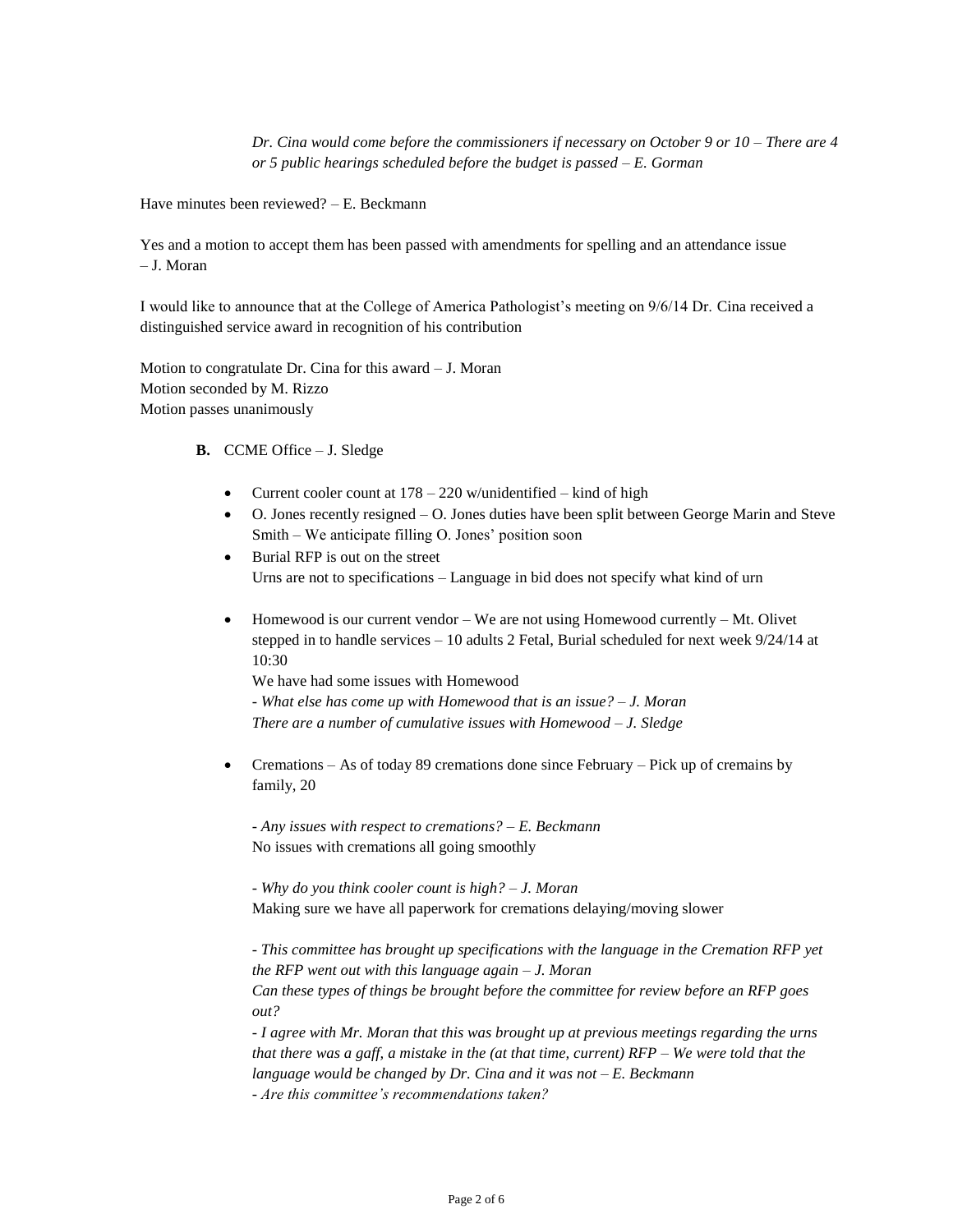So we are clear, the RFP is mechanically out in the street already. If we have issues we can pull RFP back and amend with the changes proposed – or we can discuss this with Vendors specifically when meetings occur - J. Sledge

*From the standpoint of the ME office – Are these oversights that will be looked at and changed? What is of concern to me is that something didn't go right with respect to "our" (CCME and MEAC) relationship*

*To insure that recommendations by this committee are accepted or implemented should we have CCME office follow up and advise of what has been done?*

If we can make changes we will but we have to check with procurement to see what we can do

*- In all fairness Dr. Cina is not here – as to what was said or not – the process by which Dr. Cina accepts or not - should be addressed when he is here* 

*- MEAC makes recommendations to the Board of Commissioners not to Dr. Cina – then the Board does or does not do something with this*

*- Dr. Cina's practice has been to consider recommendations and accept – R. Meza*

*- It's clear recommendations were made and accepted by Dr. Cina – J. Moran*

*If he accepts recommendations, how do we know if they are implemented with CCME?*

*CCME Office performs some of its duties very well like determining Cause and Manner of Death. They have historically struggled with some other duties like burials, unidentified decedents, and storage/dignity issues. These are the issues we should be concentrating on.* 

*It is up to CCME to utilize this board*

*It is upsetting that we made a suggestion, it was accepted, but wasn't changed in the RFP – J. Moran*

*When issues come up that impact operations at CCME Office…*

*- Discussed – Motion to Vote – Recommendations of the Board – CCME Office comes back with official response*

*- Frustrations of this committee -Issue with meeting every other month – doesn't give time to vet properly – we have not been organized from the beginning – R. Meza -At some point there should be a manner of how communications should be rolled up or out from MEAC to CCME and CCME to MEAC – R. Meza*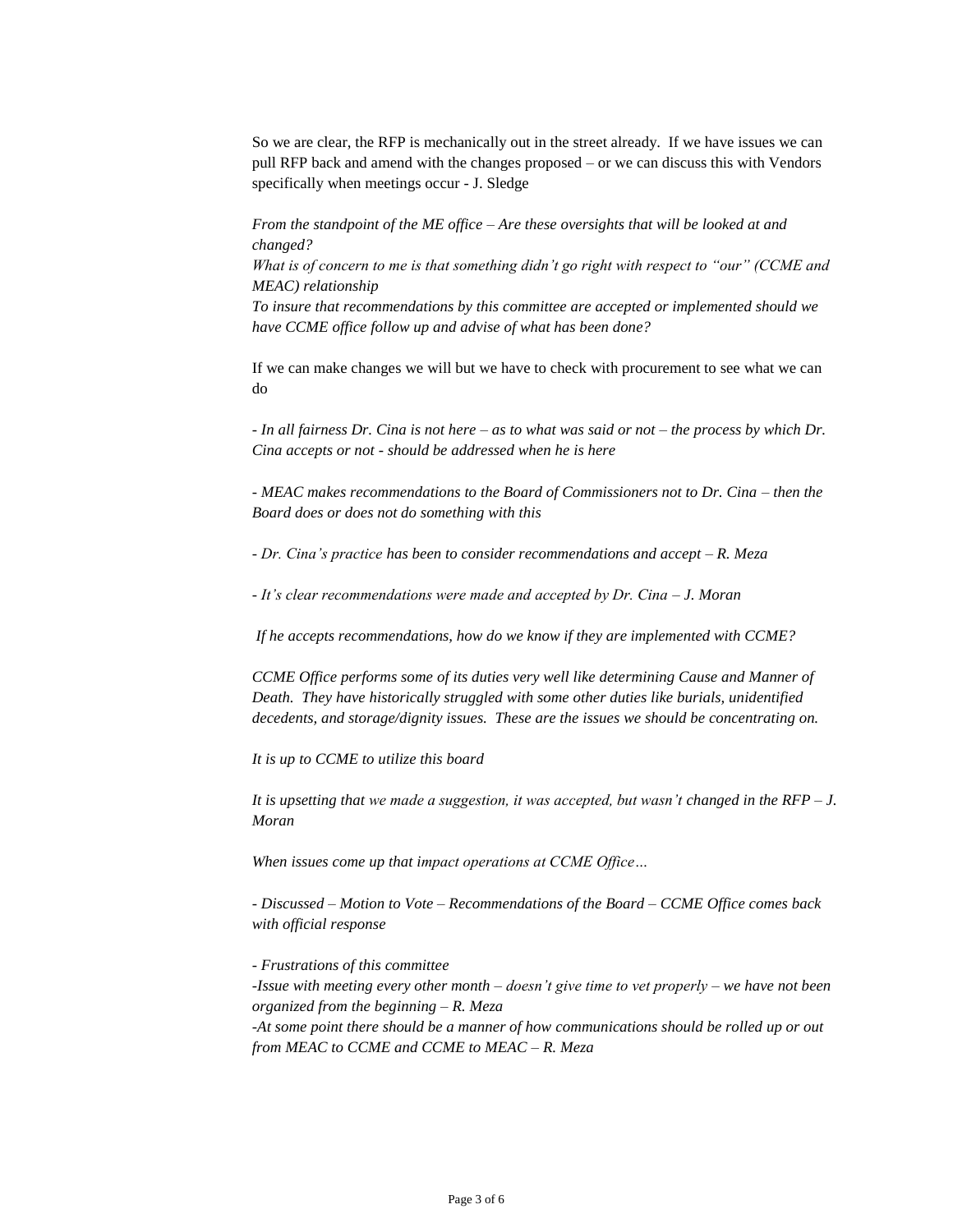There is a \$50 fee for a cremation urn – Here we are today again with the cremation language – an "alternate container" is a cardboard box and this language was to be changed in next RFP and it was not – M. Rizzo

Dr. Cina's comment to the board and the discussion came up with the type of  $urn - fancy$ glass urns – when we brought up the glass urns issue Dr. Cina said that he chose this type of urn because he had been at a service with brother or father – M. Rizzo

*How do we know?* 

*Have a meeting with Dr. Cina (informal) Is it inappropriate for this committee to review an RFP before it goes out? J. Moran What is MEAC advising? – We don't want to be micromanaging - L. Gorman We need to redefine ourselves as to what our role is* 

| Original Ordinance | To protect the dignity of deceased we are to be giving |
|--------------------|--------------------------------------------------------|
| New Ordinance      | <i>advice to CCME office</i>                           |
| Bv-Laws            |                                                        |

*We need to clarify from Board what we are here to do – What is our purview?*

*Section I of by-laws is clear and pulled directly from the ordinance*

*Committee was created in 1976 – no committee was ever appointed, you guys are the 1st committee ever – Toni Preckwinkle appointed this committee to advise because of issues within the CCME office* 

*There are problems with "coming in" – Intake and "going out" – Outflow*

*By-laws are not worded appropriately – this committee has purview that impacted only the dignity of deceased – The Board needs to make clear the ordinance for the definition of our purview*

*Reasonable common sense – is not an issue – This will all be worked out when Dr. Cina meets with vendors and reasonability will take over*

*Do we have jurisdiction over the operations of the CCME office? And what are they? If they are not clearly defined, we will achieve nothing* 

*Regarding comments by Mr. Meza that these 2 issues do not go to the dignity of the deceased – at the end of 2 years we have to dispose of the cremains (glass urns or cardboard boxes) and they will be piled up after 2 years and this does go to the dignity of deceased*

#### **Side note:**

There are 2 burials coming  $up - I$  have a concern – We are asking for donations of services and equipment from funeral homes, but Catholic cemeteries is being reimbursed for their services – This will be an issue, to get volunteers, if only some participants are being paid – M. Rizzo

*We need to get a suggestion from a state's attorney – What is our actual role? What are expectations? Get overall opinion from State's Attorney –*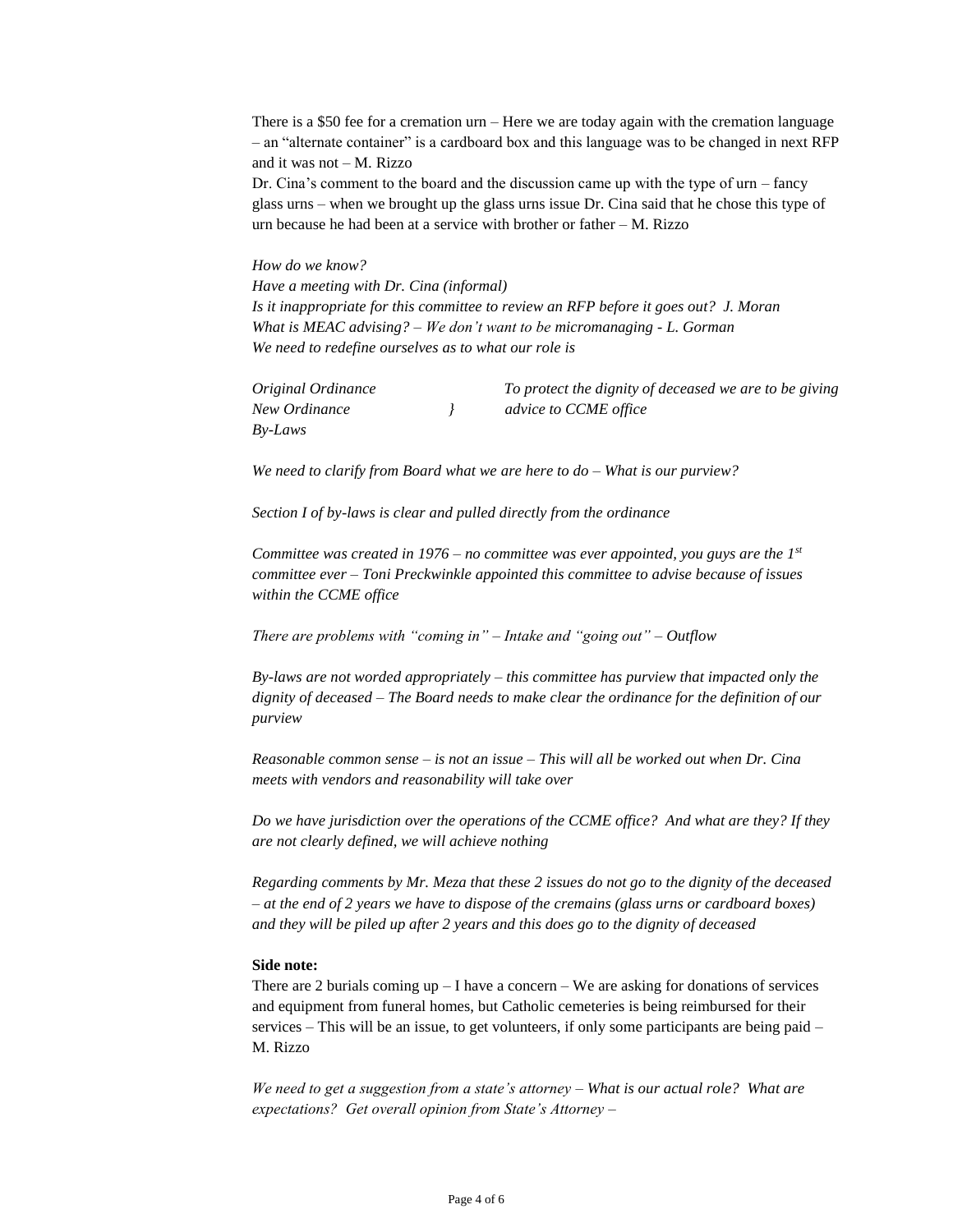*We have to know what questions to ask/present* 

- *- Do we have responsibility to oversee operations of CCME office?*
- *- To look at policy and procedures?*
- *- Operational responsibility?*

*- Are we restricted to Advisory committee to the board with only the respect to dignity of deceased?*

*How do we make appropriate recommendations to the Board of Commissioners if we are unaware if our advice to CCME Office is not taken? Or if we don't see the RFP? – J. Moran* 

*If we see ourselves as the keepers of the CCME office – It is not our role to be keepers of the CCME office – Our role is to advise the board based on what information we receive from CCME office*

*We cannot do the job without clear information on operations* 

*We are to be helpful when asked, not to take a proactive role of CCME operations – If their decisions have negative impact then we go to board and let them know we have advised CCME office this way and they did not follow – either intentionally or as an oversight*

*When it applies to the historical problems here I believe we should be presented with an RFP or other operational issue. Again, how do we make recommendations to the Board of Commissioners if we are not informed of what is happening?*

*S. Dyer reads 2nd RFP and N. Jakubowski says it has been removed – N. Jakubowski will review this with S. Dyer*

*L. Gorman will compose a letter, review and send to the State's Attorney's Office.*

November  $21^{st}$  meeting will be the week before Thanksgiving? – Can we meet at the county building due to possible budget talks? – Public notice of meeting change in location needs to be posted 1 month in advance

#### **V. New Business**

**A.** Dr. Cina had explained – Regarding struggle with apparatus to locate Next of Kin – Sheriff's Office has helped train 6 to 7 people at CCME Office to use Accurant They can use intelligence analyst to assist CCME to a certain degree --- This has changed our process – P. Arunkumar

We received the cremation policy flow chart and will discuss at next meeting  $-E$ . Beckmann Subcommittee will review (PUT ON AGENDA) and bring up at next meeting

#### **VI. Old Business**

#### **A. Minutes**

What did you see in other minutes? Who takes them? Are they doing it themselves?  $-L$ . Gorman Minutes should include Motions, Topics of discussion

Minutes were very late this time – is this what we should expect? - this will not be the norm – minute taker Connie recently had surgery – this was reason for lateness of minutes